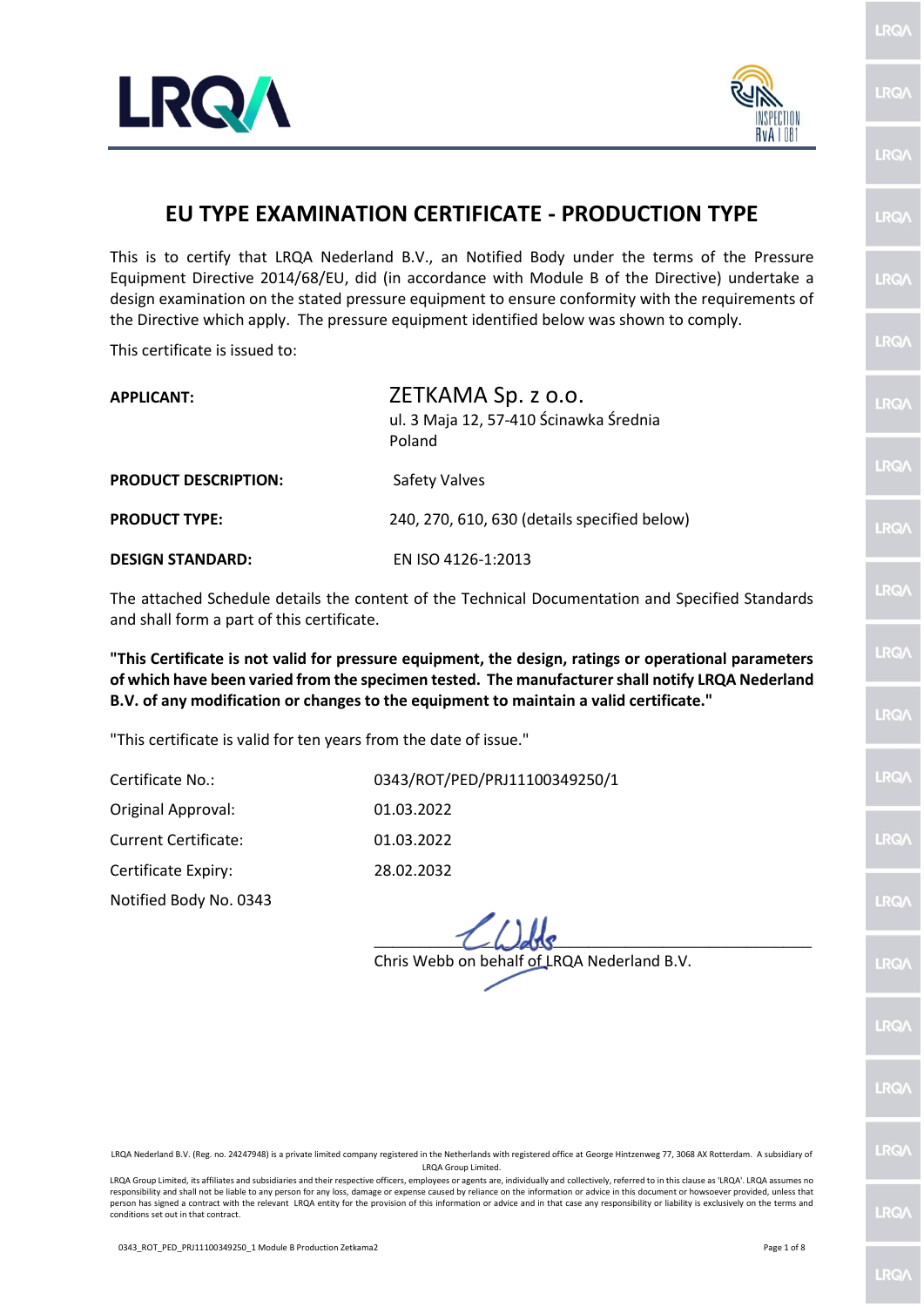



## **LRO** CERTIFICATE SCHEDULE **LRQ** 0343/ROT/PED/PRJ11100349250/1 LRQ Equipment data: Product Description: Safety Valves LRQ/ Product Type: 240, 270, 610, 630 Maximum Design Pressure: details specified below LRQ/ Capacity: details specified below The undermentioned documents have been reviewed for compliance with the Pressure Equipment **LRQ** Directive 2014/68/EU and the following Design Standard(s): **EN ISO 4126-1:2013** LRQ/ Technical File Contents Title Document Number Date **IRQ** As listed in Design Appraisal Document BPA2203902/1 28.02.2022 As listed in List of Documents to certificate 01.03.2022 **LRQ** 0343/ROT/PED/PRJ11100349250/1 **IRQ** LRQA Reports Title Document Number Date Design Appraisal Document BPA2203902/1 28.02.2022 Visit Report PRJ11100349250 KAT2100489B/1 10.12.2021 Visit Report PRJ11100349250 KAT2100489B/2 11.02.2022 LRQ/ Schedule Issue: 1 LRQ/ Date of Schedule Issue: 01.03.2022 Notified Body No.: 0343 LRQ/  $\frac{1}{2}$   $\frac{1}{2}$   $\frac{1}{2}$   $\frac{1}{2}$   $\frac{1}{2}$   $\frac{1}{2}$   $\frac{1}{2}$   $\frac{1}{2}$   $\frac{1}{2}$   $\frac{1}{2}$   $\frac{1}{2}$   $\frac{1}{2}$   $\frac{1}{2}$   $\frac{1}{2}$   $\frac{1}{2}$   $\frac{1}{2}$   $\frac{1}{2}$   $\frac{1}{2}$   $\frac{1}{2}$   $\frac{1}{2}$   $\frac{1}{2}$   $\frac{1}{2}$  Chris Webb on behalf of LRQA Nederland B.V.**RO LRO**

LRQA Nederland B.V. (Reg. no. 24247948) is a private limited company registered in the Netherlands with registered office at George Hintzenweg 77, 3068 AX Rotterdam. A subsidiary of LRQA Group Limited.

LRQA Group Limited, its affiliates and subsidiaries and their respective officers, employees or agents are, individually and collectively, referred to in this clause as 'LRQA'. LRQA assumes no responsibility and shall not be liable to any person for any loss, damage or expense caused by reliance on the information or advice in this document or howsoever provided, unless that person has signed a contract with the relevant LRQA entity for the provision of this information or advice and in that case any responsibility or liability is exclusively on the terms and conditions set out in that contract.

LRQ/

**IRQ** 

LRQ/

 $RQ/$ 

LRQ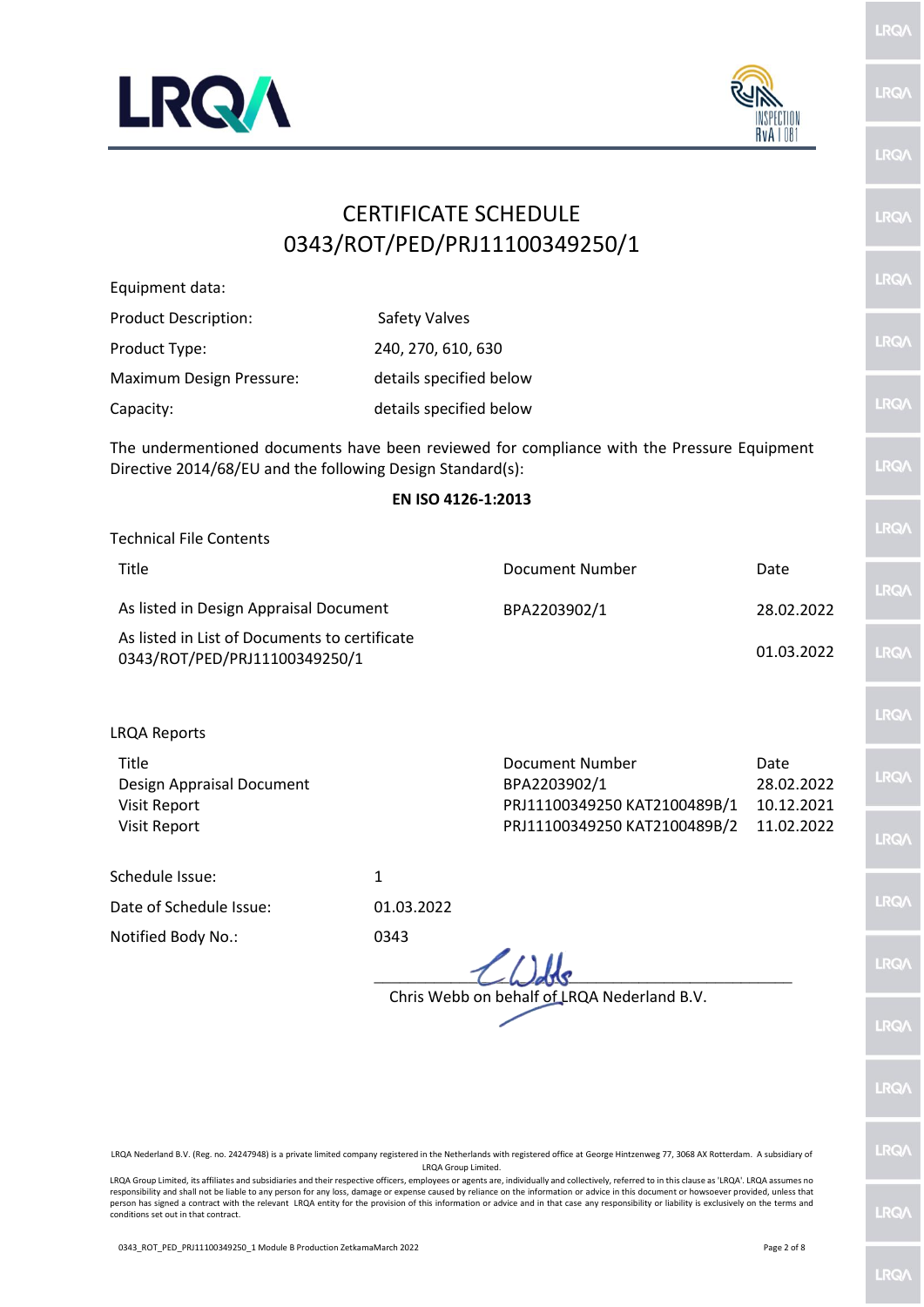



## Valves characteristic and executions:

| Nowy typ zaworu<br>New type valve |             |                                     | <b>DN</b>   |                        |                                                        |                                          |                               |                |             |             |  |  |  |  |  |  |  |  |  |  |  |  |  |
|-----------------------------------|-------------|-------------------------------------|-------------|------------------------|--------------------------------------------------------|------------------------------------------|-------------------------------|----------------|-------------|-------------|--|--|--|--|--|--|--|--|--|--|--|--|--|
|                                   |             | <b>Uszczelnienie</b><br><b>Seal</b> |             | Pary i gazy            | Z ograniczeniem skoku<br><b>With stroke limitation</b> | Stary typ zaworu<br>Old type valve       |                               | LRQ/           |             |             |  |  |  |  |  |  |  |  |  |  |  |  |  |
|                                   |             |                                     |             | <b>Steam and gases</b> | <b>Ciecze</b><br>Liquids                               | Pary i gazy<br><b>Steam and</b><br>gases |                               |                | <b>LRQA</b> |             |  |  |  |  |  |  |  |  |  |  |  |  |  |
|                                   |             | 240F E01-1 H                        | m-m         | 20-200                 | $Kdr = 0,25$                                           |                                          |                               | 2302           | P           |             |  |  |  |  |  |  |  |  |  |  |  |  |  |
| 240F E                            | <b>PN40</b> | 240F E51-1 P                        | m-m         |                        |                                                        |                                          | Nie dotyczy<br>Not applicable | Nie dotyczy    |             |             |  |  |  |  |  |  |  |  |  |  |  |  |  |
|                                   |             | 240F E51-1 H                        | m-m         | $20 - 65$              | $Kdr = 0,4$                                            |                                          |                               | Not applicable |             | <b>LRQ/</b> |  |  |  |  |  |  |  |  |  |  |  |  |  |
|                                   |             | 240A C01-1 E                        | m-m         |                        |                                                        |                                          |                               |                | P           |             |  |  |  |  |  |  |  |  |  |  |  |  |  |
| 240A C                            | <b>PN16</b> | 240A C02-1 E                        | m-m         | 15-200                 | $Kdr = 0.25$                                           | $Kdr = 0,006$                            | Nie dotyczy                   | 2501           | G           |             |  |  |  |  |  |  |  |  |  |  |  |  |  |
|                                   |             | 240A C05-1 E                        | m-m         |                        |                                                        |                                          | Not applicable                |                | <b>WM</b>   | <b>LRQA</b> |  |  |  |  |  |  |  |  |  |  |  |  |  |
|                                   |             | 240A C07-1 E                        | m-m         |                        |                                                        |                                          |                               |                | <b>GWM</b>  |             |  |  |  |  |  |  |  |  |  |  |  |  |  |
|                                   |             | 240A C51-1 E                        | m-m         |                        |                                                        |                                          |                               |                |             | <b>LRQ/</b> |  |  |  |  |  |  |  |  |  |  |  |  |  |
| 240AC                             | <b>PN16</b> | 240A C52-1 E                        | m-m         | 15-65                  | $Kdr = 0,4$                                            | $Kdr = 0,3$                              | Nie dotyczy                   | Nie dotyczy    |             |             |  |  |  |  |  |  |  |  |  |  |  |  |  |
|                                   |             | 240A C55-1 E                        | m-m         |                        |                                                        |                                          | Not applicable                | Not applicable |             |             |  |  |  |  |  |  |  |  |  |  |  |  |  |
|                                   |             | 240A C57-1 E                        | m-m         |                        |                                                        |                                          |                               |                |             | <b>LRQ/</b> |  |  |  |  |  |  |  |  |  |  |  |  |  |
|                                   |             | 240A C01-2 E                        | <b>NBR</b>  |                        |                                                        |                                          |                               |                | P           |             |  |  |  |  |  |  |  |  |  |  |  |  |  |
|                                   |             | 240A C01-3 E                        | <b>EPDM</b> |                        |                                                        |                                          |                               |                |             |             |  |  |  |  |  |  |  |  |  |  |  |  |  |
|                                   |             | 240A C02-2 E                        | <b>NBR</b>  | 15-125                 |                                                        |                                          |                               |                | G           | <b>LRQA</b> |  |  |  |  |  |  |  |  |  |  |  |  |  |
| 240AC                             | <b>PN16</b> | 240A C02-3 E                        | <b>EPDM</b> |                        | $Kdr = 0.25$                                           | $Kdr = 0,006$                            | Nie dotyczy                   | 2501.11A       |             |             |  |  |  |  |  |  |  |  |  |  |  |  |  |
|                                   |             | 240A C05-2 E                        | <b>NBR</b>  |                        |                                                        |                                          | Not applicable                |                | <b>WM</b>   |             |  |  |  |  |  |  |  |  |  |  |  |  |  |
|                                   |             | 240A C05-3 E                        | <b>EPDM</b> |                        |                                                        |                                          |                               |                |             | <b>LRQA</b> |  |  |  |  |  |  |  |  |  |  |  |  |  |
|                                   |             | 240A C07-2 E                        | <b>NBR</b>  |                        |                                                        |                                          |                               |                | <b>GWM</b>  |             |  |  |  |  |  |  |  |  |  |  |  |  |  |
|                                   |             | 240A C07-3 E                        | <b>EPDM</b> |                        |                                                        |                                          |                               |                |             | <b>LRQ/</b> |  |  |  |  |  |  |  |  |  |  |  |  |  |
|                                   | <b>PN40</b> | 240C E01-1 E                        | m-m         | 20-200                 |                                                        |                                          | Nie dotyczy<br>Not applicable | 2501S          | P           |             |  |  |  |  |  |  |  |  |  |  |  |  |  |
| 240C E                            |             | 240C E02-1 E                        | m-m         |                        | $Kdr = 0.25$                                           | $Kdr = 0,006$                            |                               |                | G           |             |  |  |  |  |  |  |  |  |  |  |  |  |  |
|                                   |             | 240C E05-1 E                        | m-m         |                        |                                                        |                                          |                               |                | <b>WM</b>   | <b>LRQA</b> |  |  |  |  |  |  |  |  |  |  |  |  |  |
|                                   |             | 240C E07-1 E                        | m-m         |                        |                                                        |                                          |                               |                |             |             |  |  |  |  |  |  |  |  |  |  |  |  |  |
|                                   |             | 240C E51-1 E                        | m-m         | $20 - 65$              |                                                        | $Kdr = 0,3$                              | Nie dotyczy<br>Not applicable |                |             |             |  |  |  |  |  |  |  |  |  |  |  |  |  |
| 240C E                            | <b>PN40</b> | 240C E52-1 E                        | m-m         |                        | $Kdr = 0.4$                                            |                                          |                               | Nie dotyczy    |             | <b>LRQ/</b> |  |  |  |  |  |  |  |  |  |  |  |  |  |
|                                   |             | 240C E55-1 E                        | m-m         |                        |                                                        |                                          |                               | Not applicable |             |             |  |  |  |  |  |  |  |  |  |  |  |  |  |
|                                   |             | 240C E57-1 E                        | m-m         |                        |                                                        |                                          |                               |                |             | <b>LRQA</b> |  |  |  |  |  |  |  |  |  |  |  |  |  |
|                                   |             | 240C E01-2 E                        | <b>NBR</b>  |                        |                                                        |                                          |                               |                | P           |             |  |  |  |  |  |  |  |  |  |  |  |  |  |
|                                   |             | 240C E01-3 E                        | EPDM        |                        |                                                        |                                          |                               |                |             |             |  |  |  |  |  |  |  |  |  |  |  |  |  |
|                                   |             | 240C E02-2 E                        | <b>NBR</b>  |                        |                                                        |                                          |                               |                | G           | <b>LRQ/</b> |  |  |  |  |  |  |  |  |  |  |  |  |  |
| 240C E                            | <b>PN40</b> | 240C E02-3 E                        | EPDM        | 20-125                 | $Kdr = 0,25$                                           | $Kdr = 0,006$                            | Nie dotyczy                   | 2501S.11A      |             |             |  |  |  |  |  |  |  |  |  |  |  |  |  |
|                                   |             | 240C E05-2 E                        | <b>NBR</b>  |                        |                                                        |                                          | Not applicable                |                | <b>WM</b>   |             |  |  |  |  |  |  |  |  |  |  |  |  |  |
|                                   |             | 240C E05-3 E                        | EPDM        |                        |                                                        |                                          |                               |                |             | <b>LRQA</b> |  |  |  |  |  |  |  |  |  |  |  |  |  |
|                                   |             | 240C E07-2 E                        | <b>NBR</b>  |                        |                                                        |                                          |                               |                | <b>GWM</b>  |             |  |  |  |  |  |  |  |  |  |  |  |  |  |
|                                   |             | 240C E07-3 E                        | EPDM        |                        |                                                        |                                          |                               |                |             |             |  |  |  |  |  |  |  |  |  |  |  |  |  |

LRQA Nederland B.V. (Reg. no. 24247948) is a private limited company registered in the Netherlands with registered office at George Hintzenweg 77, 3068 AX Rotterdam. A subsidiary of LRQA Group Limited.

LRQA Group Limited, its affiliates and subsidiaries and their respective officers, employees or agents are, individually and collectively, referred to in this clause as 'LRQA'. LRQA assumes no responsibility and shall not be liable to any person for any loss, damage or expense caused by reliance on the information or advice in this document or howsoever provided, unless that<br>person has signed a contract with the conditions set out in that contract.

**LRQA** 

LRQ/\

LRQ/

0343\_ROT\_PED\_PRJ11100349250\_1 Module B Production ZetkamaMarch 2022 Page 3 of 8

LRQ/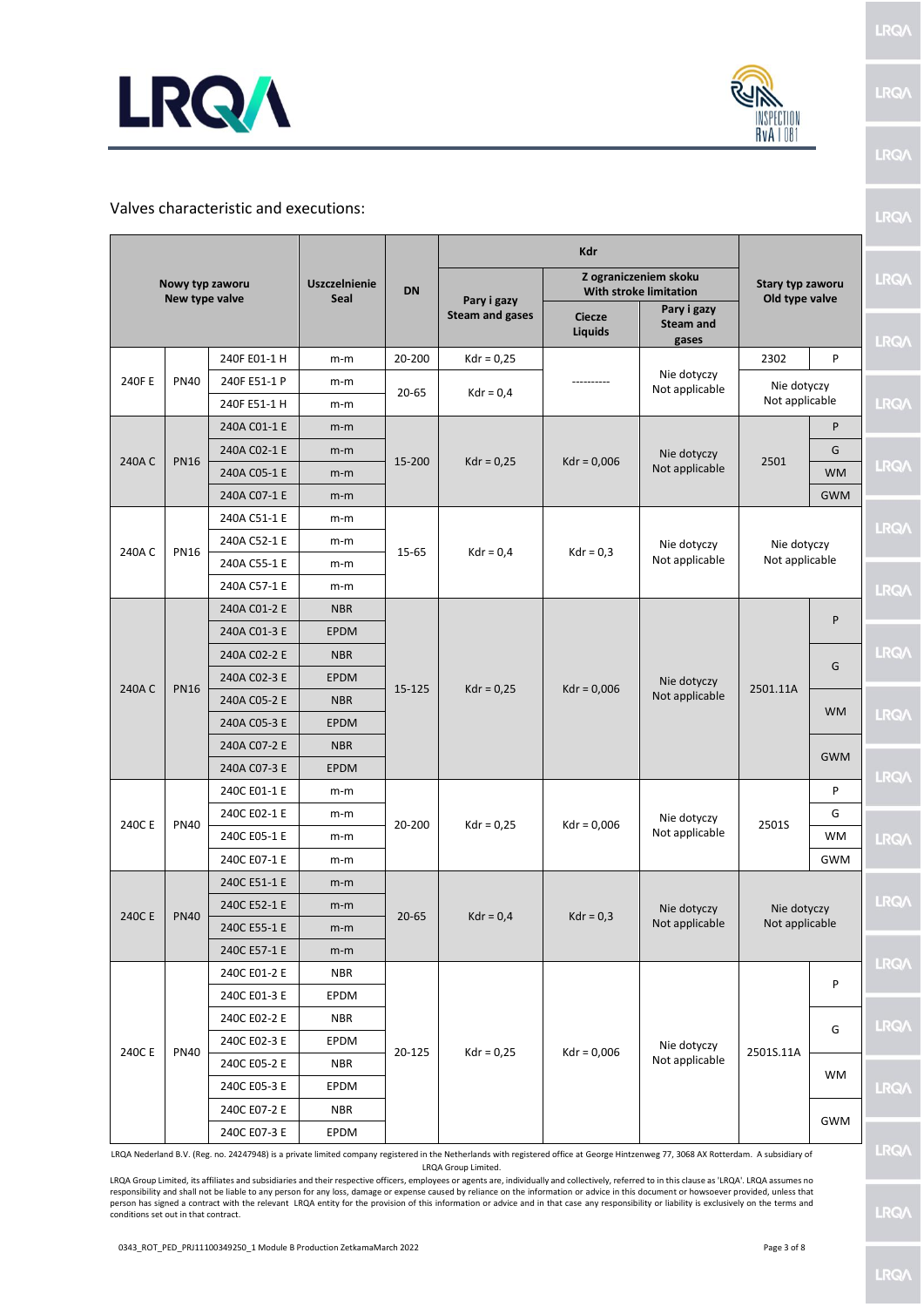



|        |              | 240F E01-1 E         | $m-m$       |                                                                       | $Kdr = 0,25$                                                                                                                                             | $Kdr = 0,006$  | Nie dotyczy<br>Not applicable | 2502           | P           | <b>LRQA</b>                |
|--------|--------------|----------------------|-------------|-----------------------------------------------------------------------|----------------------------------------------------------------------------------------------------------------------------------------------------------|----------------|-------------------------------|----------------|-------------|----------------------------|
| 240F E | <b>PN40</b>  | 240F E02-1 E         | $m-m$       | 20-200                                                                |                                                                                                                                                          |                |                               |                | G           |                            |
|        |              | 240F E05-1 E         | $m-m$       |                                                                       |                                                                                                                                                          |                |                               |                | <b>WM</b>   |                            |
|        |              | 240F E07-1 E         | $m-m$       |                                                                       |                                                                                                                                                          |                |                               |                | <b>GWM</b>  | <b>LRQA</b>                |
|        |              | 240F E51-1 E         | m-m         |                                                                       |                                                                                                                                                          |                |                               |                |             |                            |
| 240F E | <b>PN40</b>  | 240F E52-1 E         | m-m         | $20 - 65$                                                             |                                                                                                                                                          | $Kdr = 0.3$    | Nie dotyczy                   | Nie dotyczy    |             |                            |
|        |              | 240F E55-1 E         | m-m         |                                                                       | $Kdr = 0.4$                                                                                                                                              |                | Not applicable                | Not applicable |             | <b>LRQA</b>                |
|        |              | 240F E57-1 E         | m-m         |                                                                       |                                                                                                                                                          |                |                               |                |             |                            |
| 240F E |              | 240F E51-1 N         | $m-m$       | $20 - 65$                                                             | $Kdr = 0.4$                                                                                                                                              | $Kdr = 0,3$    | Nie dotyczy                   | Nie dotyczy    |             | <b>LRQA</b>                |
|        | <b>PN40</b>  | 240F E52-1 N         | $m-m$       |                                                                       |                                                                                                                                                          |                | Not applicable                | Not applicable |             |                            |
|        |              | 240E E01-2 E         | <b>NBR</b>  |                                                                       |                                                                                                                                                          |                |                               |                | P           |                            |
|        |              | 240E E01-3 E         | <b>EPDM</b> |                                                                       |                                                                                                                                                          |                |                               |                |             | <b>LRQA</b>                |
|        |              | 240E E02-2 E         | <b>NBR</b>  |                                                                       |                                                                                                                                                          |                |                               |                | G           |                            |
| 240F E | <b>PN40</b>  | 240E E02-3 E         | EPDM        | 20-125                                                                | $Kdr = 0.25$                                                                                                                                             |                | Nie dotyczy                   | 2502.11A       |             |                            |
|        |              | 240E E05-2 E         | <b>NBR</b>  |                                                                       |                                                                                                                                                          | $Kdr = 0,006$  | Not applicable                |                | <b>WM</b>   | <b>LRQA</b>                |
|        | 240E E05-3 E | <b>EPDM</b>          |             |                                                                       |                                                                                                                                                          |                |                               |                |             |                            |
|        |              | 240E E07-2 E         | <b>NBR</b>  |                                                                       |                                                                                                                                                          |                |                               |                | <b>GWM</b>  |                            |
|        |              | 240E E07-3 E         | <b>EPDM</b> |                                                                       |                                                                                                                                                          |                |                               |                |             | <b>LRQ/</b>                |
| 240R E | <b>PN40</b>  | 240R E01-1 E         | $m-m$       | 20-200                                                                | $Kdr = 0.25$                                                                                                                                             | $Kdr = 0,006$  | Nie dotyczy<br>Not applicable | 2502CrNi       | P           | <b>LRQA</b>                |
|        |              | 240R E02-1 E         | $m-m$       |                                                                       |                                                                                                                                                          |                |                               |                | G           |                            |
|        | <b>PN40</b>  | 240R E51-1 E         | $m-m$       | 20-65                                                                 | $Kdr = 0,4$                                                                                                                                              | $Kdr = 0,3$    | Nie dotyczy<br>Not applicable | Nie dotyczy    |             |                            |
| 240R E |              | 240R E52-1 E         | m-m         |                                                                       |                                                                                                                                                          |                |                               | Not applicable |             |                            |
| 270F E | <b>PN40</b>  | 270F E51-1 E         | $m-m$       | $20 - 50$                                                             | $Kdr = 0,4$                                                                                                                                              | $Kdr = 0,3$    | Nie dotyczy                   | Nie dotyczy    |             | <b>LRQA</b>                |
|        |              | 270F E52-1 E         | $m-m$       |                                                                       |                                                                                                                                                          |                | Not applicable                | Not applicable |             |                            |
| 270R E | <b>PN40</b>  | 270R E51-1 E         | m-m         | 20-50                                                                 | $Kdr = 0,4$                                                                                                                                              | $Kdr = 0,3$    | Nie dotyczy                   | Nie dotyczy    |             |                            |
|        |              | 270R E52-1 E         | m-m         |                                                                       |                                                                                                                                                          |                | Not applicable                | Not applicable |             | <b>LRQA</b>                |
| 610AC  | <b>PN16</b>  | 610A C01-1 E         | $m-m$       | 20-150                                                                | $Kdr = 0.72$<br>$b_1=0,1$ bar for $p \leq$<br>1 bar<br>$b_1 = 10\%$ for $1 < p$<br>$\leq 1,4$ bar<br>$Kdr = 0.78$<br>$b_1 = 10\%$ for $p >$<br>$1,4$ bar |                | Nie dotyczy<br>Not applicable | 6101           | P           | <b>LRQA</b><br><b>LRQ/</b> |
| 610AC  | <b>PN16</b>  | 610A CO1-2 E         | <b>NBR</b>  | 20-100                                                                | $Kdr = 0,72$<br>$b_1=0,1$ bar for $p \leq$<br>1 bar<br>$b_1 = 10\%$ for $1 < p$                                                                          |                | Nie dotyczy                   | 6101.11A       | P           | <b>LRQA</b>                |
|        |              | 610A C01-3 E<br>EPDM |             | $\leq 1,4$ bar<br>$Kdr = 0.78$<br>$b_1 = 10\%$ for $p >$<br>$1,4$ bar |                                                                                                                                                          | Not applicable |                               |                | <b>LRQA</b> |                            |
| 610C E | <b>PN40</b>  | 610C E01-1 E         | $m-m$       | 20-150                                                                | $Kdr = 0,72$<br>$b_1 = 0, 1$ bar for $p \le 1$<br>bar<br>$b_1 = 10\%$ for $1 < p \le$<br>$1,4$ bar<br>$Kdr = 0.78$<br>$b_1 = 10\%$ for $p > 1.4$<br>bar  |                | Nie dotyczy<br>Not applicable | 6101S          | P           | <b>LRQA</b>                |

LRQA Nederland B.V. (Reg. no. 24247948) is a private limited company registered in the Netherlands with registered office at George Hintzenweg 77, 3068 AX Rotterdam. A subsidiary of LRQA Group Limited.

LRQA Group Limited, its affiliates and subsidiaries and their respective officers, employees or agents are, individually and collectively, referred to in this clause as 'LRQA'. LRQA assumes no responsibility and shall not be liable to any person for any loss, damage or expense caused by reliance on the information or advice in this document or howsoever provided, unless that<br>person has signed a contract with the conditions set out in that contract.

LRQ/

LRQ/

LRQ/

LRQ/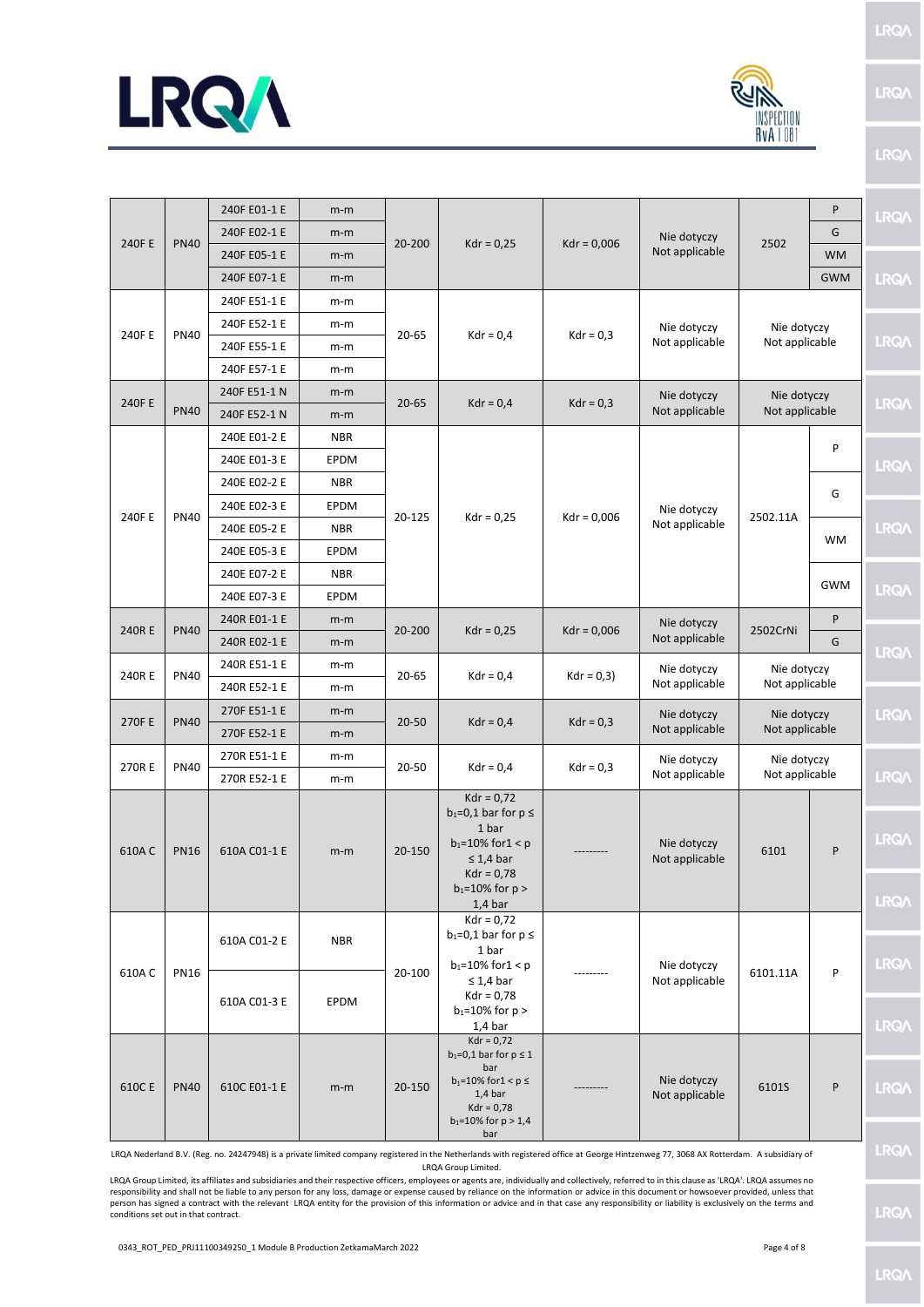

| al∦                       |
|---------------------------|
| INSPECTIO<br>$RvA$   $08$ |

**LRQA** 

LRQ/\

|                                 |             | 610C E01-2 E          | <b>NBR</b>     |                                | $Kdr = 0.72$<br>$b_1=0,1$ bar for $p \le 1$<br>bar<br>$b_1 = 10\%$ for $1 < p \le$                                                                          |                               | Nie dotyczy                   |           |                                   | <b>LRQA</b>  |  |  |   |  |
|---------------------------------|-------------|-----------------------|----------------|--------------------------------|-------------------------------------------------------------------------------------------------------------------------------------------------------------|-------------------------------|-------------------------------|-----------|-----------------------------------|--------------|--|--|---|--|
| 610C E                          | <b>PN40</b> | 610C E01-3 E          | EPDM           | 20-100                         | $1,4$ bar<br>$Kdr = 0.78$<br>$b_1 = 10\%$ for $p > 1.4$<br>bar                                                                                              |                               | Not applicable                | 6101S.11A | P                                 | <b>LRQA</b>  |  |  |   |  |
| 610F E                          | <b>PN40</b> | 610F E01-1 H          | $m-m$          | 20-150                         | $Kdr = 0,72$<br>$b_1=0,1$ bar for $p \leq$<br>1 bar<br>$b_1 = 10\%$ for $1 < p$<br>$\leq 1,4$ bar                                                           |                               | Nie dotyczy<br>Not applicable | 6102      | P                                 | <b>LRQA</b>  |  |  |   |  |
|                                 |             |                       |                |                                | $Kdr = 0.78$<br>$b_1 = 10\%$ for $p >$<br>$1,4$ bar                                                                                                         |                               |                               |           |                                   | <b>LRQA</b>  |  |  |   |  |
|                                 |             |                       |                |                                | DN20-150<br>$Kdr = 0.78$<br>$b_1 = 10\%$ for $p >$<br>$1,4$ bar<br><b>DN200</b>                                                                             |                               |                               |           |                                   | <b>LRQA</b>  |  |  |   |  |
|                                 |             |                       |                |                                | $Kdr = 0,70$<br>$b_1=0,1$ bar for $p \leq$<br>1 bar<br>$b_1 = 10\%$ for $1 < p$                                                                             |                               |                               |           |                                   | <b>LRQA</b>  |  |  |   |  |
| 610FF                           | <b>PN63</b> | 610F F01-1 S          | $m-m$          | 20-400                         | $\leq 1,4$ bar<br>$Kdr = 0.74$<br>$b_1 = 10\%$ for $p >$<br>$1,4$ bar                                                                                       |                               | Nie dotyczy<br>Not applicable | 6103      | P                                 | <b>LRQA</b>  |  |  |   |  |
|                                 |             |                       |                |                                | DN300-400<br>$Kdr = 0.54$<br>$b_1=0,1$ bar for $p \leq$<br>1 bar<br>$b_1 = 10\%$ for $1 < p$                                                                |                               |                               |           |                                   | <b>LRQA</b>  |  |  |   |  |
|                                 |             |                       |                |                                | $\leq 1.4$ bar<br>$Kdr = 0,70$<br>$b_1 = 10\%$ for $p >$<br>$1,4$ bar                                                                                       |                               |                               |           |                                   | <b>LRQA</b>  |  |  |   |  |
|                                 |             | 630A C01-1 E          | $m-m$          |                                | $Kdr = 0.72$<br>$b_1=0,1$ bar for $p \leq$                                                                                                                  |                               |                               |           | P                                 | <b>LRQA</b>  |  |  |   |  |
|                                 | <b>PN16</b> | 630A C02-1 E          | $m-m$          |                                |                                                                                                                                                             |                               |                               |           | 1 bar<br>$b_1 = 10\%$ for $1 < p$ |              |  |  | G |  |
| 630AC                           |             | 630A C05-1 E<br>$m-m$ | 20-150         | $\leq 1,4$ bar<br>$Kdr = 0.78$ |                                                                                                                                                             | Nie dotyczy<br>Not applicable | 6301                          | <b>WM</b> | <b>LRQA</b>                       |              |  |  |   |  |
|                                 |             | 630A C07-1 E          | $m-m$          |                                | $b_1 = 10\%$ for $p >$<br>$1,4$ bar                                                                                                                         |                               |                               |           | <b>GWM</b>                        |              |  |  |   |  |
|                                 |             | 630A C01-2 E          | <b>NBR</b>     |                                |                                                                                                                                                             |                               |                               |           | P                                 | <b>LRQ/\</b> |  |  |   |  |
|                                 |             | 630A C01-3 E          | EPDM           |                                | $Kdr = 0.72$                                                                                                                                                |                               |                               |           |                                   |              |  |  |   |  |
|                                 |             | 630A C02-2 E          | <b>NBR</b>     |                                | $b_1=0,1$ bar for $p \leq$<br>1 bar                                                                                                                         |                               |                               |           | G                                 |              |  |  |   |  |
| 630AC                           | <b>PN16</b> | 630A C02-3 E          | EPDM           | 20-100                         | $b_1 = 10\%$ for $1 < p$                                                                                                                                    |                               | Nie dotyczy                   | 6301.11A  |                                   | <b>LRQA</b>  |  |  |   |  |
|                                 |             | 630A C05-2 E          | <b>NBR</b>     |                                | $\leq 1.4$ bar<br>$Kdr = 0.78$                                                                                                                              |                               | Not applicable                |           | <b>WM</b>                         |              |  |  |   |  |
|                                 |             | 630A C05-3 E          | EPDM           |                                | $b_1 = 10\%$ for $p >$<br>$1.4b$ ar                                                                                                                         |                               |                               |           |                                   | <b>LRQA</b>  |  |  |   |  |
|                                 |             | 630A C07-2 E          | <b>NBR</b>     |                                |                                                                                                                                                             |                               |                               |           | <b>GWM</b>                        |              |  |  |   |  |
|                                 |             | 630A C07-3 E          | EPDM           |                                | $Kdr = 0.72$                                                                                                                                                |                               |                               |           |                                   |              |  |  |   |  |
| 630A C                          | <b>PN16</b> | 630A C01-4 E          | EPDM+<br>membr | 20-100                         | $b_1=0,1$ bar for $p \leq$<br>1 bar<br>$b_1 = 10\%$ for $1 < p$<br>$\leq 1.4$ bar                                                                           | $Kdr = 0.5$                   | $Kdr = 0,36$                  | 6301M     | P                                 | <b>LRQA</b>  |  |  |   |  |
| <b>IDOA Nederland B.V. (Per</b> |             |                       |                |                                | no 24247948) is a private limited company registered in the Netherlands with registered office at George Hintzenweg 77, 3068, AV Potterdam, A subsidiary of |                               |                               |           |                                   |              |  |  |   |  |

LRQA Nederland B.V. (Reg. no. 24247948) is a private limited company registered in the Netherlands with registered office at George Hintzenweg 77, 3068 AX Rotterdam. A subsidiary of LRQA Group Limited.

LRQA Group Limited, its affiliates and subsidiaries and their respective officers, employees or agents are, individually and collectively, referred to in this clause as 'LRQA'. LRQA assumes no responsibility and shall not be liable to any person for any loss, damage or expense caused by reliance on the information or advice in this document or howsoever provided, unless that<br>person has signed a contract with the conditions set out in that contract.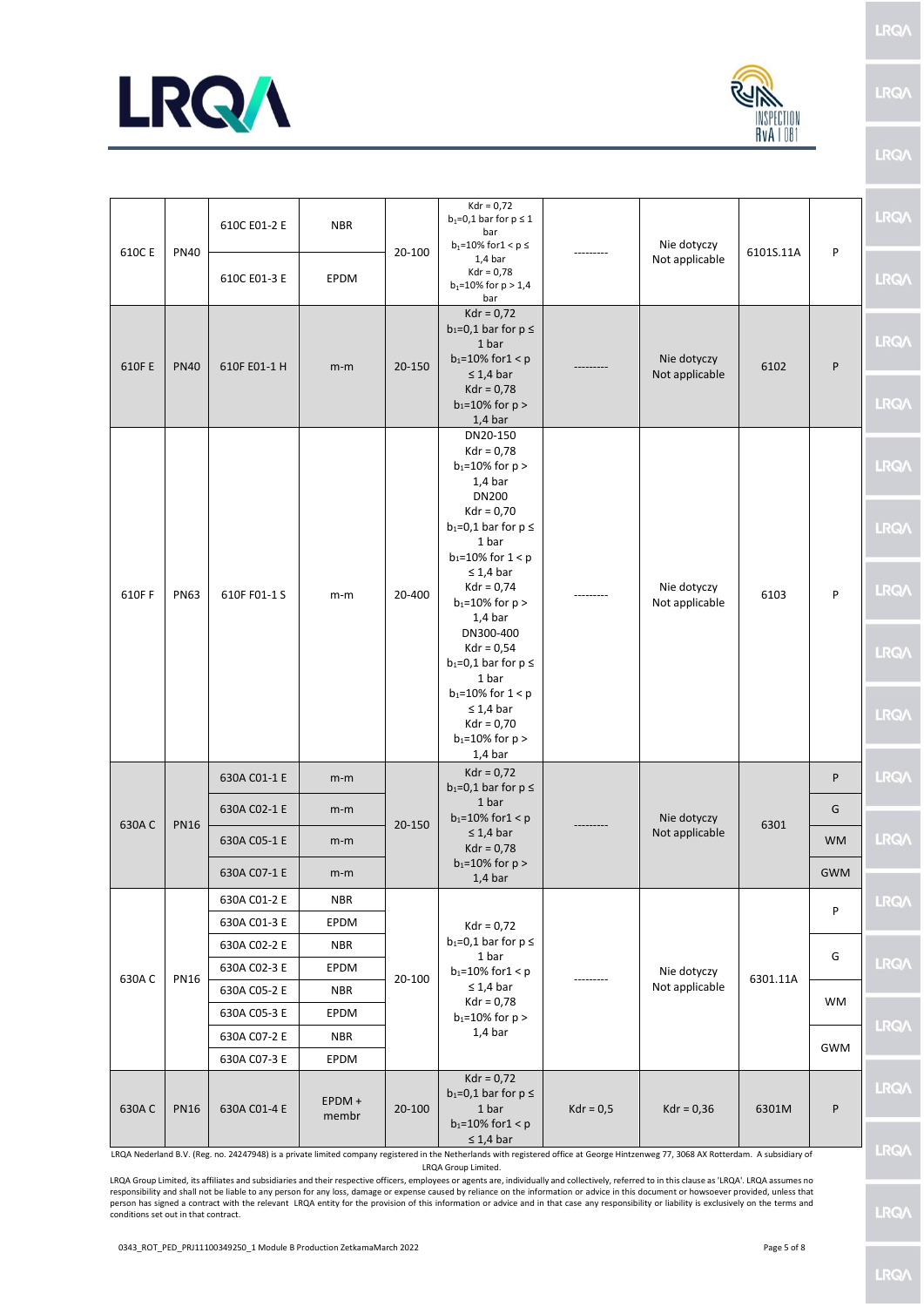



LRQ/\

|                                                                                                                                                                                       |             |              |             |        | $Kdr = 0.78$<br>$b_1 = 10\%$ for $p >$<br>$1,4$ bar                                                                                                      |                                                                                                                                                  |                                            |           |              | <b>LRQA</b>  |   |  |
|---------------------------------------------------------------------------------------------------------------------------------------------------------------------------------------|-------------|--------------|-------------|--------|----------------------------------------------------------------------------------------------------------------------------------------------------------|--------------------------------------------------------------------------------------------------------------------------------------------------|--------------------------------------------|-----------|--------------|--------------|---|--|
| 630C E                                                                                                                                                                                |             | 630C E01-1 E | $m-m$       |        |                                                                                                                                                          |                                                                                                                                                  |                                            |           | P            |              |   |  |
|                                                                                                                                                                                       |             | 630C E02-1 E | $m-m$       |        | $Kdr = 0.72$                                                                                                                                             | $Kdr = 0.01$                                                                                                                                     |                                            |           | G            | <b>LRQA</b>  |   |  |
|                                                                                                                                                                                       |             | 630C E03-1 E | $m-m$       |        | $b_1=0,1$ bar for $p \leq$<br>1 bar                                                                                                                      | $b_1=0.1$ bar for p<br>$\leq 1$ bar                                                                                                              |                                            |           | $\mathsf C$  |              |   |  |
|                                                                                                                                                                                       | <b>PN40</b> | 630C E04-1 E | m-m         | 20-150 | $b_1 = 10\%$ for $1 < p$                                                                                                                                 | $b_1 = 10\%$ for 1 <                                                                                                                             | $Kdr = 0,36$                               | 6301S     | CG           |              |   |  |
|                                                                                                                                                                                       |             | 630C E05-1 E | m-m         |        | $\leq 1,4$ bar<br>$Kdr = 0.78$                                                                                                                           | $p \leq 6$ bar<br>$Kdr = 0,28$                                                                                                                   |                                            |           | <b>WM</b>    | <b>LRQ/\</b> |   |  |
|                                                                                                                                                                                       |             | 630C E06-1 E | m-m         |        | $b_1 = 10\%$ for $p >$                                                                                                                                   | $b_1 = 10\%$ for $p >$                                                                                                                           |                                            |           | <b>CWM</b>   |              |   |  |
|                                                                                                                                                                                       |             | 630C E07-1 E | $m-m$       |        | $1,4$ bar                                                                                                                                                | 6 bar                                                                                                                                            |                                            |           | <b>GWM</b>   | <b>LRQA</b>  |   |  |
|                                                                                                                                                                                       |             | 630C E08-1 E | m-m         |        |                                                                                                                                                          |                                                                                                                                                  |                                            |           | CGWM         |              |   |  |
|                                                                                                                                                                                       |             | 630C E01-2 E | <b>NBR</b>  |        |                                                                                                                                                          |                                                                                                                                                  |                                            |           | P            |              |   |  |
|                                                                                                                                                                                       |             | 630C E01-3 E | <b>EPDM</b> |        |                                                                                                                                                          |                                                                                                                                                  |                                            |           |              | <b>LRQA</b>  |   |  |
|                                                                                                                                                                                       |             | 630C E02-2 E | <b>NBR</b>  |        |                                                                                                                                                          |                                                                                                                                                  |                                            |           | G            |              |   |  |
|                                                                                                                                                                                       |             | 630C E02-3 E | <b>EPDM</b> |        | $Kdr = 0.72$<br>$b_1=0,1$ bar for $p \leq$<br>1 bar<br>$b_1 = 10\%$ for $1 < p$<br>$\leq 1.4$ bar<br>$Kdr = 0.78$<br>$b_1 = 10\%$ for $p >$<br>$1,4$ bar | $Kdr = 0.01$<br>$b_1=0,1$ bar for p<br>$\leq 1$ bar<br>$b_1 = 10\%$ for 1 <<br>$p \leq 6$ bar<br>$Kdr = 0,28$<br>$b_1 = 10\%$ for $p >$<br>6 bar | $Kdr = 0,36$                               | 6301S.11A |              |              |   |  |
|                                                                                                                                                                                       |             | 630C E03-2 E | <b>NBR</b>  |        |                                                                                                                                                          |                                                                                                                                                  |                                            |           | $\mathsf{C}$ | <b>LRQA</b>  |   |  |
|                                                                                                                                                                                       |             | 630C E03-3 E | <b>EPDM</b> | 20-100 |                                                                                                                                                          |                                                                                                                                                  |                                            |           |              |              |   |  |
| 630C E                                                                                                                                                                                | <b>PN40</b> | 630C E04-2 E | <b>NBR</b>  |        |                                                                                                                                                          |                                                                                                                                                  |                                            |           | CG           |              |   |  |
|                                                                                                                                                                                       |             | 630C E04-3 E | <b>EPDM</b> |        |                                                                                                                                                          |                                                                                                                                                  |                                            |           |              | <b>LRQA</b>  |   |  |
|                                                                                                                                                                                       |             | 630C E05-2 E | <b>NBR</b>  |        |                                                                                                                                                          |                                                                                                                                                  |                                            |           | <b>WM</b>    |              |   |  |
|                                                                                                                                                                                       |             | 630C E05-3 E | <b>EPDM</b> |        |                                                                                                                                                          |                                                                                                                                                  |                                            |           |              | <b>LRQA</b>  |   |  |
|                                                                                                                                                                                       |             | 630C E06-2 E | <b>NBR</b>  |        |                                                                                                                                                          |                                                                                                                                                  |                                            |           | <b>CWM</b>   |              |   |  |
|                                                                                                                                                                                       |             | 630C E06-3 E | <b>EPDM</b> |        |                                                                                                                                                          |                                                                                                                                                  |                                            |           |              |              |   |  |
|                                                                                                                                                                                       |             | 630C E07-2 E | <b>NBR</b>  |        |                                                                                                                                                          |                                                                                                                                                  |                                            |           | <b>GWM</b>   | <b>LRQA</b>  |   |  |
|                                                                                                                                                                                       |             | 630C E07-3 E | <b>EPDM</b> |        |                                                                                                                                                          |                                                                                                                                                  |                                            |           |              |              |   |  |
|                                                                                                                                                                                       |             | 630C E08-2 E | <b>NBR</b>  |        |                                                                                                                                                          |                                                                                                                                                  |                                            |           | <b>CGWM</b>  |              |   |  |
|                                                                                                                                                                                       |             | 630C E08-3 E | <b>EPDM</b> |        |                                                                                                                                                          |                                                                                                                                                  |                                            |           |              | <b>LRQA</b>  |   |  |
|                                                                                                                                                                                       |             | 630F E01-1 E | m-m         | 20-150 |                                                                                                                                                          |                                                                                                                                                  | $Kdr = 0.72$<br>$b_1=0,1$ bar for $p \leq$ |           |              |              | P |  |
|                                                                                                                                                                                       |             | 630F E02-1 E | m-m         |        | 1 bar<br>$b_1 = 10\%$ for $1 < p$<br>$\leq 1.4$ bar<br>$Kdr = 0.78$<br>$b_1 = 10\%$ for $p >$<br>$1,4$ bar                                               |                                                                                                                                                  | Nie dotyczy<br>Not applicable              | 6302      | G            | <b>LRQA</b>  |   |  |
| 630F E                                                                                                                                                                                | <b>PN40</b> | 630F E05-1 E | $m-m$       |        |                                                                                                                                                          |                                                                                                                                                  |                                            |           | <b>WM</b>    |              |   |  |
|                                                                                                                                                                                       |             | 630F E07-1 E | m-m         |        |                                                                                                                                                          |                                                                                                                                                  |                                            |           | <b>GWM</b>   | LRQ/\        |   |  |
|                                                                                                                                                                                       |             | 630F E01-2 E | <b>NBR</b>  |        |                                                                                                                                                          |                                                                                                                                                  |                                            |           |              |              |   |  |
|                                                                                                                                                                                       |             | 630F E01-3 E | <b>EPDM</b> |        | $Kdr = 0.72$                                                                                                                                             |                                                                                                                                                  |                                            |           | P            | <b>LRQA</b>  |   |  |
|                                                                                                                                                                                       |             | 630F E02-2 E | <b>NBR</b>  |        | $b_1=0,1$ bar for $p \leq$                                                                                                                               |                                                                                                                                                  |                                            |           |              |              |   |  |
|                                                                                                                                                                                       |             | 630F E02-3 E | <b>EPDM</b> |        | 1 bar<br>$b_1 = 10\%$ for $1 < p$                                                                                                                        |                                                                                                                                                  | Nie dotyczy                                |           | G            |              |   |  |
| 630F E                                                                                                                                                                                | <b>PN40</b> | 630F E05-2 E | <b>NBR</b>  | 20-100 | $\leq 1.4$ bar<br>$Kdr = 0,78$                                                                                                                           |                                                                                                                                                  | Not applicable                             | 6302.11A  |              | <b>LRQA</b>  |   |  |
|                                                                                                                                                                                       |             | 630F E05-3 E | <b>EPDM</b> |        | $b_1 = 10\%$ for $p >$<br>$1,4$ bar                                                                                                                      |                                                                                                                                                  |                                            |           | <b>WM</b>    |              |   |  |
|                                                                                                                                                                                       |             | 630F E07-2 E | <b>NBR</b>  |        |                                                                                                                                                          |                                                                                                                                                  |                                            |           |              | <b>LRQA</b>  |   |  |
|                                                                                                                                                                                       |             | 630F E07-3 E | EPDM        |        |                                                                                                                                                          |                                                                                                                                                  |                                            |           | <b>GWM</b>   |              |   |  |
| LRQA Nederland B.V. (Reg. no. 24247948) is a private limited company registered in the Netherlands with registered office at George Hintzenweg 77, 3068 AX Rotterdam. A subsidiary of |             |              |             |        |                                                                                                                                                          |                                                                                                                                                  |                                            |           |              | <b>LRQA</b>  |   |  |

LRQA Nederland B.V. (Reg. no. 24247948) is a private limited company registered in the Netherlands with registered office at George Hintzenweg 77, 3068 AX Rotterdam. A subsidiary of LRQA Group Limited.

LRQA Group Limited, its affiliates and subsidiaries and their respective officers, employees or agents are, individually and collectively, referred to in this clause as 'LRQA'. LRQA assumes no responsibility and shall not be liable to any person for any loss, damage or expense caused by reliance on the information or advice in this document or howsoever provided, unless that<br>person has signed a contract with the conditions set out in that contract.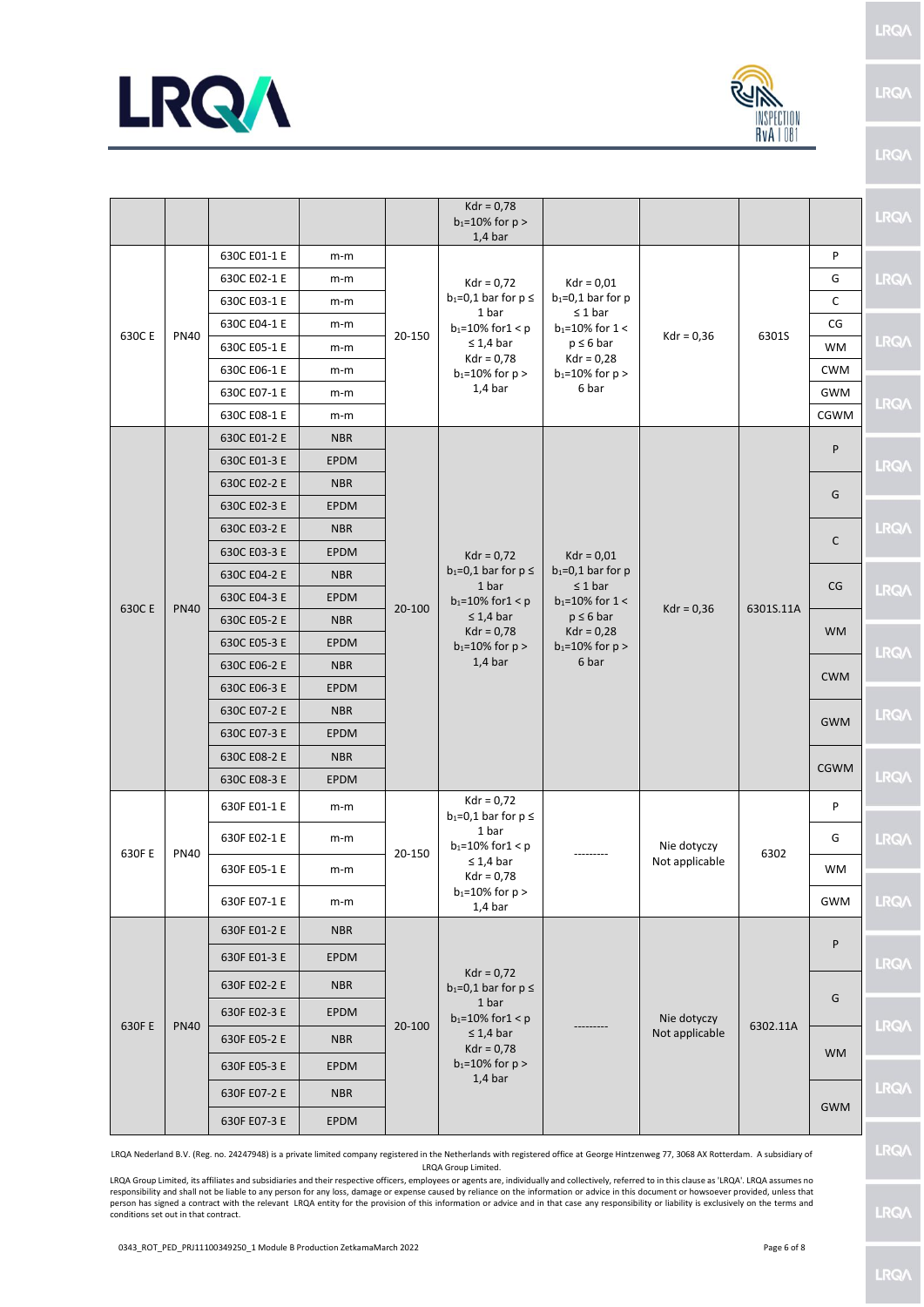



LRQ/

LRQ/

LRQ/

| 630R E                                                                                                                                                 |             | 630R E01-1 E | m-m               |            | $Kdr = 0,72$<br>$b_1=0,1$ bar for $p \leq$<br>1 bar<br>$b_1 = 10\%$ for $1 < p$                                                                                                                                   |             | Nie dotyczy<br>Not applicable | 6302CrNi | P          | <b>LRQA</b>                |
|--------------------------------------------------------------------------------------------------------------------------------------------------------|-------------|--------------|-------------------|------------|-------------------------------------------------------------------------------------------------------------------------------------------------------------------------------------------------------------------|-------------|-------------------------------|----------|------------|----------------------------|
|                                                                                                                                                        | <b>PN40</b> | 630R E02-1 E | m-m               | 20-150     | $\leq 1.4$ bar<br>$Kdr = 0.78$<br>$b_1 = 10\%$ for $p >$<br>$1,4$ bar                                                                                                                                             |             |                               |          | G          | LRQ/\                      |
| 630F E                                                                                                                                                 | <b>PN40</b> | 630F E01-4 E | $EPDM +$<br>membr | $20 - 100$ | $Kdr = 0.72$<br>$b_1=0,1$ bar for $p \leq$<br>1 bar<br>$b_1 = 10\%$ for $1 < p$<br>$\leq 1.4$ bar<br>$Kdr = 0.78$<br>$b_1 = 10\%$ for $p >$                                                                       | $Kdr = 0.5$ | $Kdr = 0,36$                  | 6302M    | ${\sf P}$  | <b>LRQA</b><br><b>LRQA</b> |
|                                                                                                                                                        | <b>PN63</b> | 630F F01-1 R | m-m               | 20-400     | $1,4$ bar<br>DN20-150<br>$Kdr = 0,78$<br>$b_1 = 10\%$ for $p >$<br>$1.4b$ ar<br><b>DN200</b><br>$Kdr = 0,70$<br>$b_1=0,1$ bar for $p \leq$<br>1 bar<br>$b_1 = 10\%$ for $1 < p$<br>$\leq 1.4$ bar<br>$Kdr = 0.74$ |             |                               | 6303     | P          | <b>LRQA</b>                |
|                                                                                                                                                        |             | 630F F02-1 R | m-m               |            |                                                                                                                                                                                                                   |             |                               |          | G          | <b>LRQA</b><br>LRQ/\       |
| 630F F                                                                                                                                                 |             | 630F F05-1 R | m-m               |            | $b_1 = 10\%$ for $p >$<br>$1,4$ bar<br>DN300-400<br>$Kdr = 0,54$<br>$b_1=0,1$ bar for $p \leq$                                                                                                                    |             |                               |          | <b>WM</b>  | <b>LRQA</b>                |
|                                                                                                                                                        |             | 630F F07-1 R | m-m               |            | 1 bar<br>$b_1 = 10\%$ for $1 < p$<br>$\leq 1.4$ bar<br>$Kdr = 0,70$<br>$b_1 = 10\%$ for $p >$                                                                                                                     |             |                               |          | <b>GWM</b> | <b>LRQA</b>                |
|                                                                                                                                                        |             |              |                   |            | $1,4$ bar                                                                                                                                                                                                         |             |                               |          |            | <b>LRQA</b>                |
| <b>Execution:</b><br>01 - normal type for gases and vapors;<br>02 - gas tight type for gases and vapors                                                |             |              |                   |            |                                                                                                                                                                                                                   |             |                               |          |            | <b>LRQA</b>                |
| 03 - type with limited disc leap for liquids, gases and vapors<br>04 - gas tight type with limited disc leap for liquids, gases and vapors<br>$\Omega$ |             |              |                   |            |                                                                                                                                                                                                                   |             |                               |          |            | <b>LRQA</b>                |

- 05 marine type for gases and vapors
- 06 marine type with limited disc leap for liquids, gases and vapors
- 07 marine type, gas-tight for gases and vapors
- 08 marine type, gas-tight with limited disc leap for liquids, gases and vapors
- 51 type with extended seat for gases and vapors
- 52 type with extended seat, gas tight type for gases and vapors
- 55 -type with extended seat, marine type for gases and vapors
- 57 type with extended seat, marine type, gas-tight for gases and vapors

LRQA Nederland B.V. (Reg. no. 24247948) is a private limited company registered in the Netherlands with registered office at George Hintzenweg 77, 3068 AX Rotterdam. A subsidiary of LRQA Group Limited.

LRQA Group Limited, its affiliates and subsidiaries and their respective officers, employees or agents are, individually and collectively, referred to in this clause as 'LRQA'. LRQA assumes no responsibility and shall not be liable to any person for any loss, damage or expense caused by reliance on the information or advice in this document or howsoever provided, unless that person has signed a contract with the relevant LRQA entity for the provision of this information or advice and in that case any responsibility or liability is exclusively on the terms and conditions set out in that contract.

LRQ/

**LRO** 

**LRO** 

LRQ